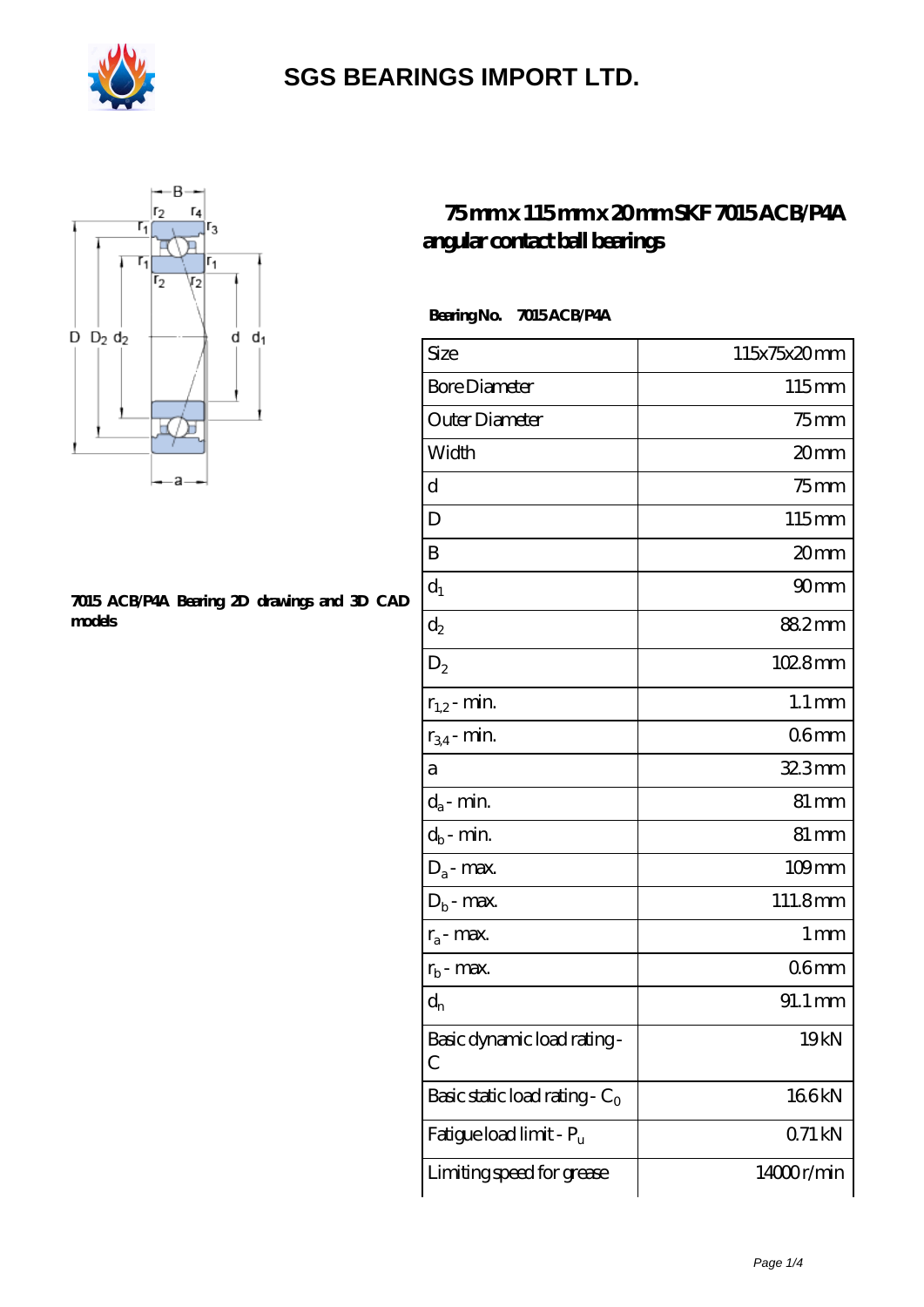

| lubrication                           |                     |
|---------------------------------------|---------------------|
| Limiting speed for oil<br>lubrication | 22000mm/min         |
| Ball - $D_w$                          | 7.938mm             |
| Ball - z                              | 30                  |
| $G_{ref}$                             | $7.7 \text{ cm}$ 3  |
| Calculation factor - e                | 068                 |
| Calculation factor - $Y_2$            | 0.87                |
| Calculation factor - $Y_0$            | 038                 |
| Calculation factor - $X_2$            | 0.41                |
| Calculation factor - $Y_1$            | 092                 |
| Calculation factor - $Y_2$            | 1.41                |
| Calculation factor - $Y_0$            | 0.76                |
| Calculation factor - $X_2$            | 067                 |
| Preload class $A - G_A$               | 115N                |
| Preload class $B - G_B$               | 230N                |
| Preload class $C - G_C$               | 600N                |
| Calculation factor - f                | 1.08                |
| Calculation factor - $f_1$            | 099                 |
| Calculation factor - f <sub>2A</sub>  | 1                   |
| Calculation factor - f <sub>2B</sub>  | 1.01                |
| Calculation factor - $f_{\chi}$       | 1.04                |
| Calculation factor - f <sub>HC</sub>  | 1                   |
| Preload class A                       | 133N/micron         |
| Preload class B                       | 169N/micron         |
| Preload class C                       | 255N/micron         |
| $d_1$                                 | 90mm                |
| $d_2$                                 | 882mm               |
| $D_2$                                 | 1028mm              |
| $r_{1,2}$ min.                        | $1.1 \,\mathrm{mm}$ |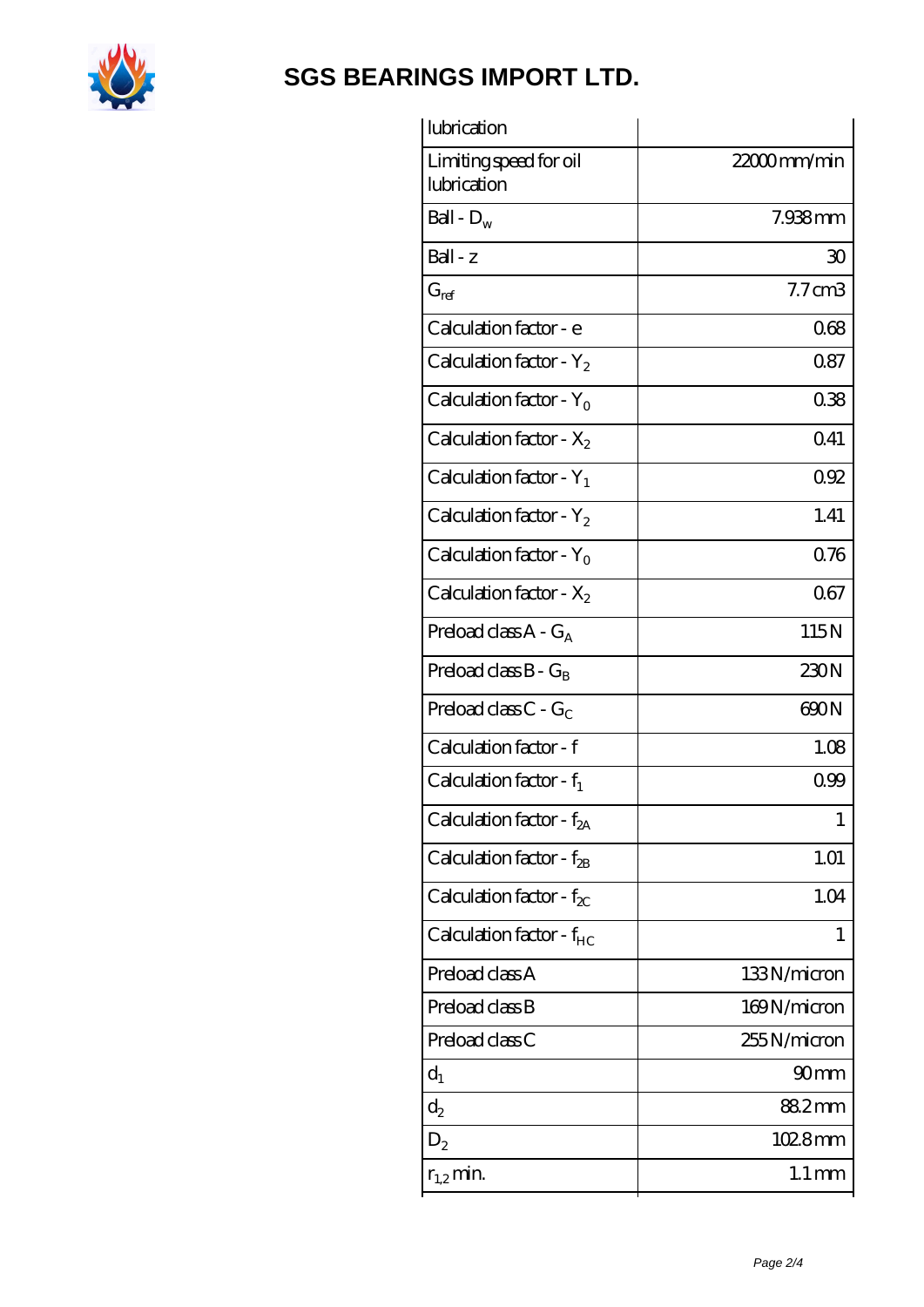

| $r_{34}$ min.                               | 06 <sub>mm</sub>   |
|---------------------------------------------|--------------------|
| $d_a$ min.                                  | $81 \,\mathrm{mm}$ |
| $d_b$ min.                                  | $81 \,\mathrm{mm}$ |
| $D_a$ max.                                  | $109$ mm           |
| $Db$ max.                                   | 111.8mm            |
| $r_a$ max.                                  | $1 \,\mathrm{mm}$  |
| $rb$ max.                                   | 06 <sub>mm</sub>   |
| $d_{n}$                                     | $91.1 \text{mm}$   |
| Basic dynamic load rating C                 | 25.1 kN            |
| Basic static load rating $C_0$              | 27kN               |
| Fatigue load limit Pu                       | $071$ kN           |
| Attainable speed for grease<br>lubrication  | 14000r/min         |
| Attainable speed for oil-air<br>lubrication | $22000$ r/min      |
| Ball diameter $D_w$                         | 7.938mm            |
| Number of balls z                           | 30                 |
| Reference grease quantity<br>$G_{ref}$      | $7.7 \text{ cm}^3$ |
| Preload class A $G_A$                       | 115N               |
| Static axial stiffness, preload<br>classA   | $133N/\mu$ m       |
| Preload class $BG_B$                        | 230N               |
| Static axial stiffness, preload<br>classB   | 169N/μ m           |
| Preload class C $G_C$                       | 600N               |
| Static axial stiffness, preload<br>classC   | 255N/µ m           |
| Calculation factor f                        | 1.08               |
| Calculation factor $f_1$                    | 099                |
| Calculation factor $f_{2A}$                 | L                  |
| Calculation factor $f_{\rm 2B}$             | 1.01               |
|                                             |                    |
| Calculation factor $f_{\chi}$               | 1.04               |
| Calculation factor f <sub>HC</sub>          | 1                  |